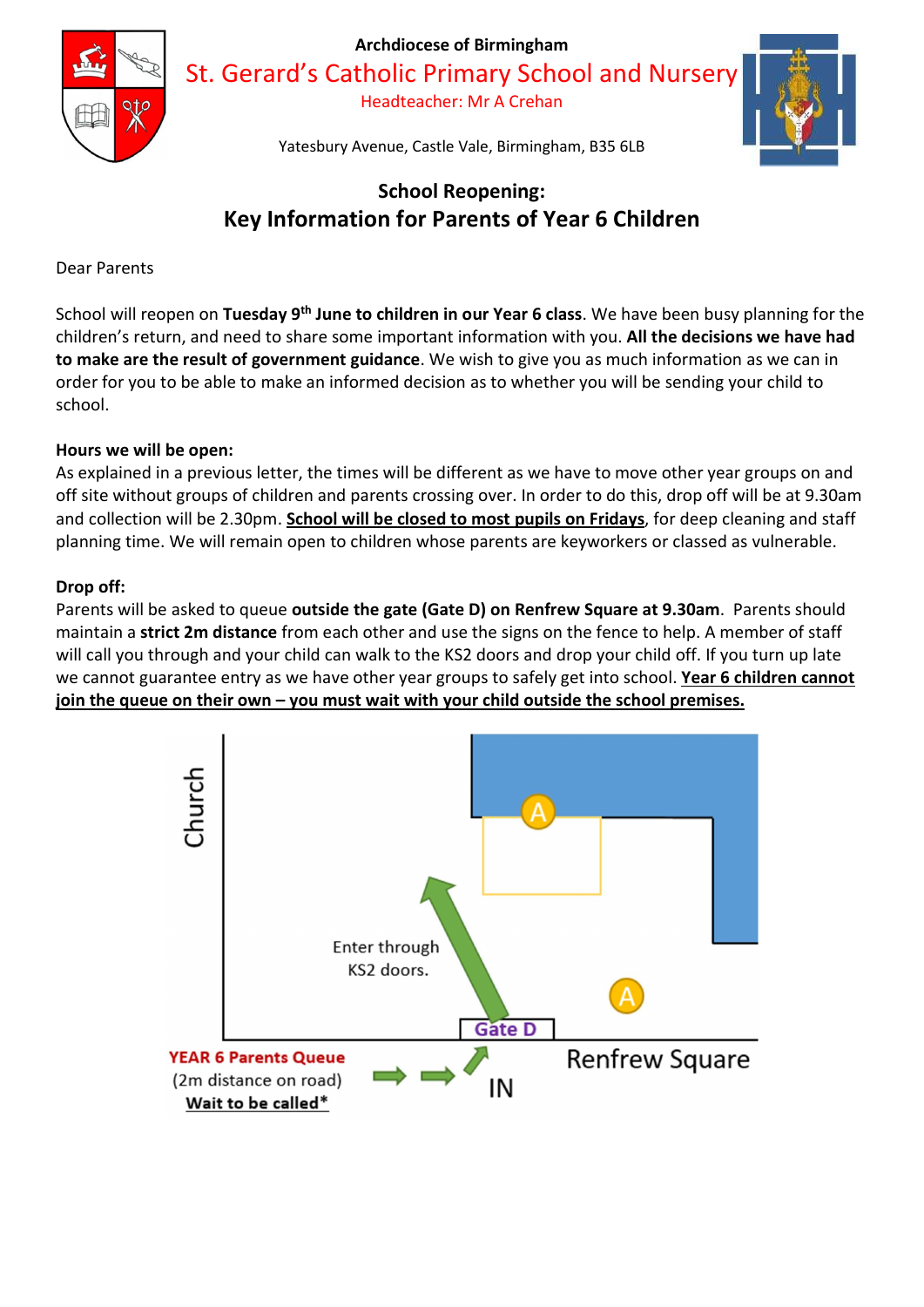

## Collection:

Parents will be asked to queue outside the gate (Gate D) on Renfrew Square at 2.30pm. Parents should maintain a **strict 2m distance** from each other and use the signs on the fence to help. A member of staff will call your child when you reach the front of the queue.



We recommend that your child is collected by an adult so that they maintain social distancing outside of the gates. If it is apparent your child is not following the social distancing guidance (E.g. closely walking home with friends), their place in school could be jeopardised.

### Bubbles:

Your child will be placed into a bubble. This may not be with their class teacher or friends. We will choose the pupils based on the way we feel we can help them best educationally. We will let you know your bubble when you confirm your place. This will be a small group, up to a maximum of 10 children, and will contain up to 2 adults. Your child will remain in that bubble for their entire time in school. They will work together, have break times together and will not mix with other bubbles.

### Social distancing:

It is against children's nature to socially distance. However, for their safety and ours, we will be trying our hardest to ensure the children avoid contact as much as possible. In Year 6, we hope they will have a greater understanding of keeping their distance. We have made changes to our classrooms so that they have as much space as possible.



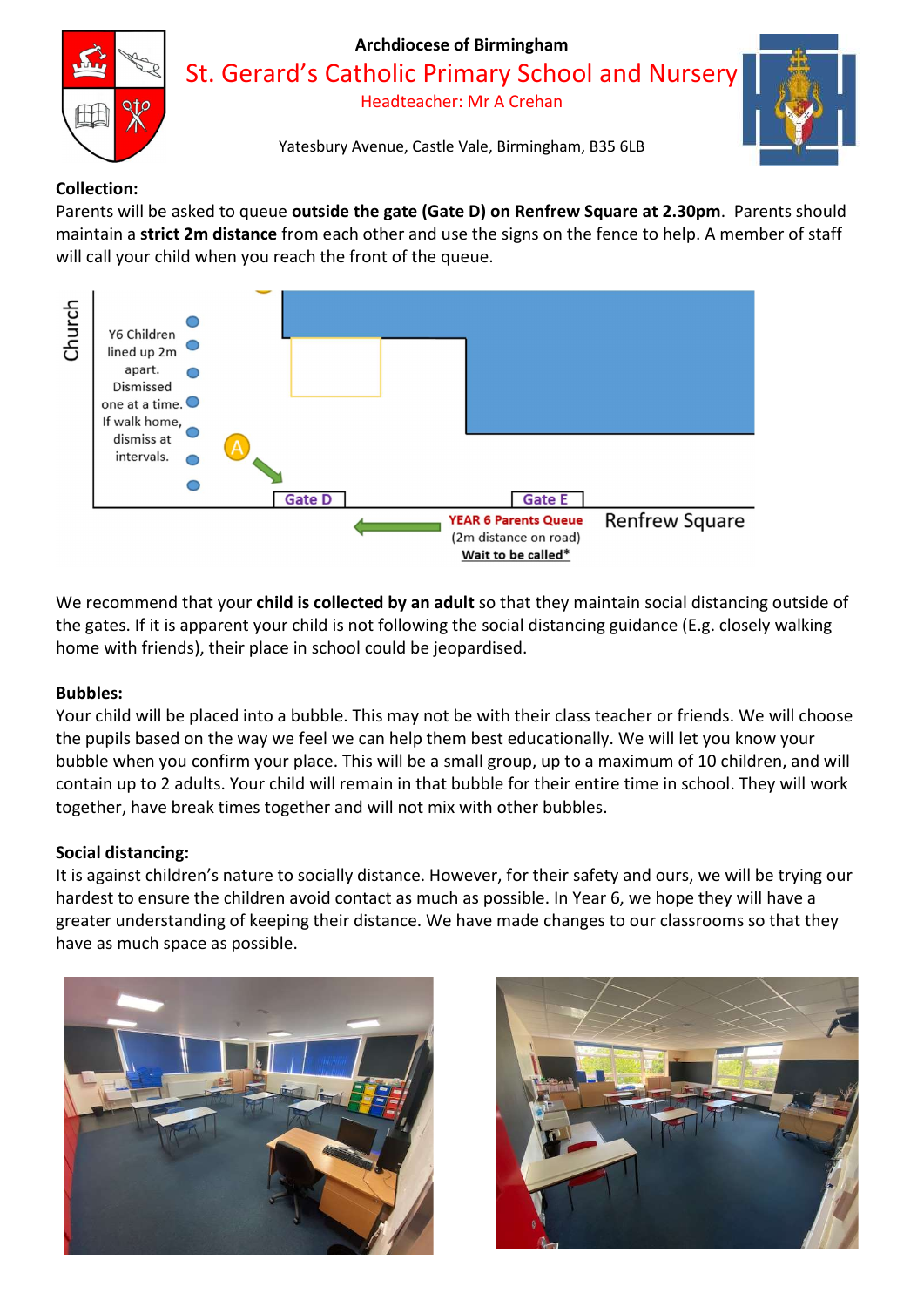

## Archdiocese of Birmingham

St. Gerard's Catholic Primary School and Nurser

Headteacher: Mr A Crehan



Yatesbury Avenue, Castle Vale, Birmingham, B35 6LB

As you can see, the desks will remain separate and children will sit on their own to maintain a social distance. Our lovely displays were sadly taken down during our deep clean of the school and will remain so to discourage children touching them. Children will not be allowed to leave their seat without permission.

## Behaviour:

We have had to make some changes to our behaviour policy. As your child has to stay in their bubble, if they persistently misbehave, or purposely cough, spit or break social distance, we will ask you to come and collect your child. If they continue to do this having already been sent home, they will lose their place at school for this period of time. I am confident that this will not happen at St Gerard's.

## Uniform:

We ask that your child wears their summer uniform or their PE kit each day. The emphasis will be on good hygiene and reducing the risk of passing on germs to others, so it is important that they wear clean clothes each day.

## Lunches:

We will not be providing hot dinners and they will not be able to be purchased from the school. All children will need a packed lunch. Children eligible for Free School Meals will be provided with a cold packed lunch from school.

### First Aid/Medical issues:

If your child becomes unwell or hurts themselves they will be looked after as we would normally. We have arrangements in school for this, but the difference will be that those administering first aid will be wearing PPE, particularly if your child becomes unwell. You could prepare your child for this, by showing them what the masks look like, and talking to them about why adults will have them on.

### Toilets:

Your child will be able to go to the toilet when they need to, as they normally would. We will be teaching the children how to wash their hands properly, and we will ask them to let us know when they are going to the toilet, so that an adult can be ready to ensure they wash their hands correctly afterwards.

### Bringing items to and from school:

The only items your child will be allowed to bring into school is a water bottle and coat if required. Your child will not be allowed to take anything away from the school site, this will include reading books and homework.

## Curriculum:

Your child will not be following the Statutory National Curriculum for their age. We will spend a lot of time learning about how to stay safe in a pandemic, and why life has changed so much over the past few months. Children will pray together and we will talk about our feelings and worries at this time. There will also be opportunities for some English and Mathematics. Home learning will still be available on our website.